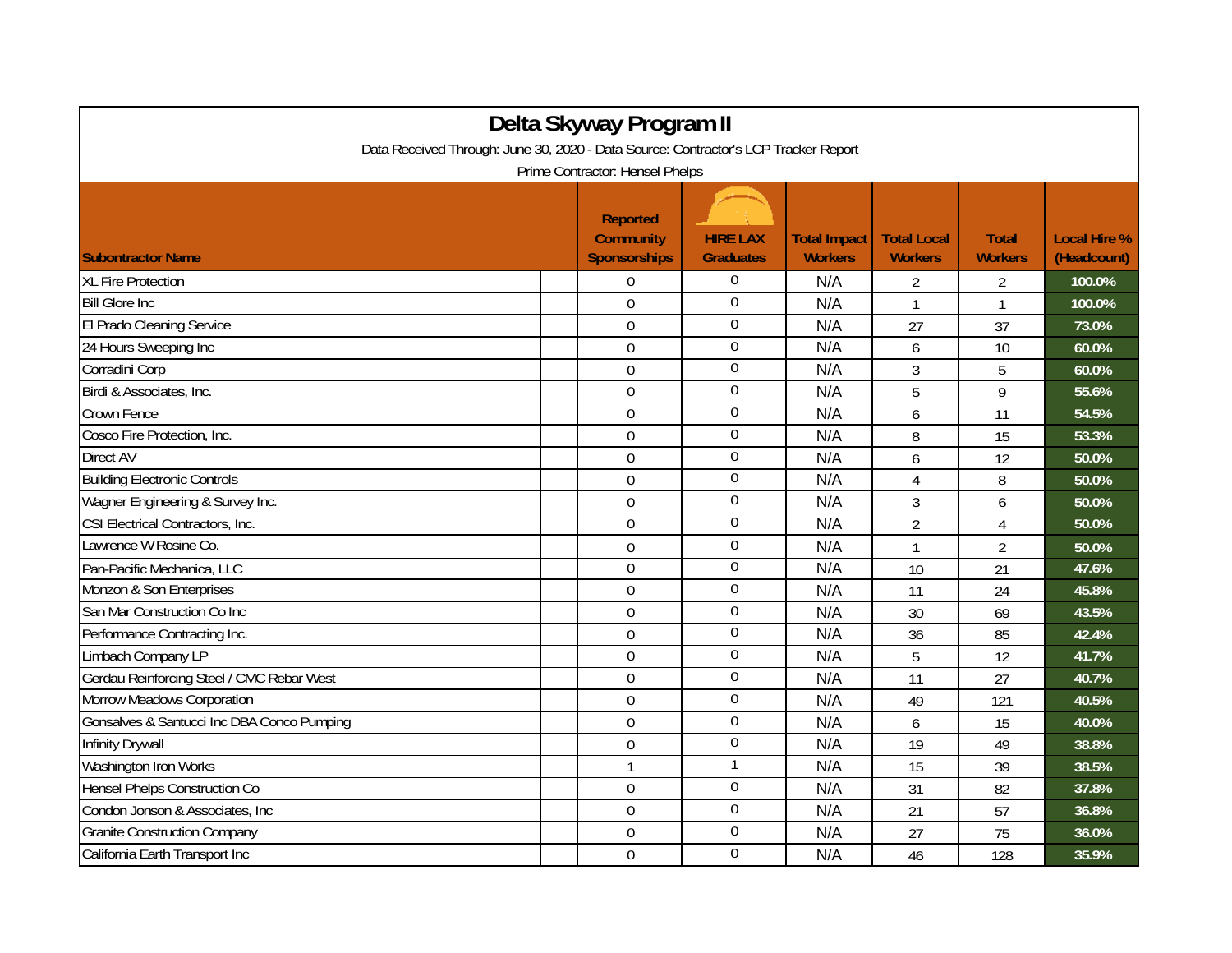| Delta Skyway Program II                                                                                                |            |                                                            |                                     |                                       |                                      |                                |                                    |  |
|------------------------------------------------------------------------------------------------------------------------|------------|------------------------------------------------------------|-------------------------------------|---------------------------------------|--------------------------------------|--------------------------------|------------------------------------|--|
| Data Received Through: June 30, 2020 - Data Source: Contractor's LCP Tracker Report<br>Prime Contractor: Hensel Phelps |            |                                                            |                                     |                                       |                                      |                                |                                    |  |
| <b>Subontractor Name</b>                                                                                               |            | <b>Reported</b><br><b>Community</b><br><b>Sponsorships</b> | <b>HIRE LAX</b><br><b>Graduates</b> | <b>Total Impact</b><br><b>Workers</b> | <b>Total Local</b><br><b>Workers</b> | <b>Total</b><br><b>Workers</b> | <b>Local Hire %</b><br>(Headcount) |  |
| Morrow Meadows Corporation (2)                                                                                         |            | $\mathbf 0$                                                | $\Omega$                            | N/A                                   | 23                                   | 64                             | 35.9%                              |  |
| Matrix Environmental, Inc.                                                                                             |            | 0                                                          | $\mathbf 0$                         | N/A                                   | 33                                   | 95                             | 34.7%                              |  |
| GGG Demolition, Inc.                                                                                                   |            | $\overline{0}$                                             | $\boldsymbol{0}$                    | N/A                                   | 15                                   | 45                             | 33.3%                              |  |
| GecTwo Inc                                                                                                             |            | $\mathbf 0$                                                | $\mathbf 0$                         | N/A                                   | 5                                    | 15                             | 33.3%                              |  |
| <b>Bonas Company</b>                                                                                                   |            | $\overline{0}$                                             | $\overline{0}$                      | N/A                                   | $\mathbf{1}$                         | 3                              | 33.3%                              |  |
| <b>SME Steel</b>                                                                                                       |            | $\mathbf 0$                                                | $\mathbf 0$                         | N/A                                   | 11                                   | 34                             | 32.4%                              |  |
| <b>BrandSafway Services</b>                                                                                            |            | 0                                                          | $\bf{0}$                            | N/A                                   | $\overline{7}$                       | 22                             | 31.8%                              |  |
| Nevell Group Inc                                                                                                       |            | $\overline{0}$                                             | $\overline{0}$                      | N/A                                   | 10                                   | 32                             | 31.3%                              |  |
| <b>JLS Pumping</b>                                                                                                     |            | $\overline{0}$                                             | 0                                   | N/A                                   | 4                                    | 13                             | 30.8%                              |  |
| ISEC, Inc.                                                                                                             |            | $\mathbf 0$                                                | $\overline{0}$                      | N/A                                   | 3                                    | 10                             | 30.0%                              |  |
| Safe Scaffolding                                                                                                       |            | $\overline{0}$                                             | $\mathbf 0$                         | N/A                                   | 3                                    | 10                             | 30.0%                              |  |
| Site Solution Services, Inc.                                                                                           |            | 0                                                          | $\overline{0}$                      | N/A                                   | $\overline{2}$                       | $\overline{7}$                 | 28.6%                              |  |
| <b>Best Contracting Services Inc</b>                                                                                   |            | $\overline{0}$                                             | $\overline{0}$                      | N/A                                   | 11                                   | 39                             | 28.2%                              |  |
| Murray Company                                                                                                         |            | $\overline{0}$                                             | $\overline{0}$                      | N/A                                   | 47                                   | 171                            | 27.5%                              |  |
| Rosendin Electric                                                                                                      |            | $\mathbf 0$                                                | $\boldsymbol{0}$                    | N/A                                   | 14                                   | 51                             | 27.5%                              |  |
| McKeon Door West Inc                                                                                                   |            | $\mathbf 0$                                                | $\boldsymbol{0}$                    | N/A                                   | 1                                    | $\overline{4}$                 | 25.0%                              |  |
| Zolnay Insulation Inc                                                                                                  |            | $\mathbf 0$                                                | $\boldsymbol{0}$                    | N/A                                   | $\mathbf{1}$                         | $\overline{4}$                 | 25.0%                              |  |
| Johnson & Turner Painting Co., Inc.                                                                                    | <b>NEW</b> | $\overline{0}$                                             | $\boldsymbol{0}$                    | N/A                                   | $\mathbf{1}$                         | $\overline{4}$                 | 25.0%                              |  |
| <b>Connor Concrete Cutting and Coring</b>                                                                              |            | $\mathbf 0$                                                | $\mathbf 0$                         | N/A                                   | 3                                    | 14                             | 21.4%                              |  |
| NorCal Pipeline Services, Inc.                                                                                         |            | 0                                                          | $\boldsymbol{0}$                    | N/A                                   | 3                                    | 14                             | 21.4%                              |  |
| Shotcrete Structures, Inc.                                                                                             |            | $\overline{0}$                                             | $\overline{0}$                      | N/A                                   | 4                                    | 19                             | 21.1%                              |  |
| <b>Environmental Construction Group</b>                                                                                |            | $\overline{0}$                                             | $\boldsymbol{0}$                    | N/A                                   | 3                                    | 15                             | 20.0%                              |  |
| <b>Drill Tech Drilling</b>                                                                                             |            | $\overline{0}$                                             | $\overline{0}$                      | N/A                                   | 6                                    | 36                             | 16.7%                              |  |
| Centerline Concrete Cutting                                                                                            |            | $\mathbf 0$                                                | $\mathbf 0$                         | N/A                                   | 1                                    | 6                              | 16.7%                              |  |
| <b>Comet Electric</b>                                                                                                  |            | $\mathbf 0$                                                | $\overline{0}$                      | N/A                                   | $\mathbf{1}$                         | 6                              | 16.7%                              |  |
| <b>Badger Daylighting Corp</b>                                                                                         |            | $\overline{0}$                                             | $\overline{0}$                      | N/A                                   | $\overline{7}$                       | 43                             | 16.3%                              |  |
| Anning Johnson Company                                                                                                 |            | $\overline{0}$                                             | $\overline{0}$                      | N/A                                   | $\overline{2}$                       | 13                             | 15.4%                              |  |
| <b>Shoring Engineers</b>                                                                                               |            | $\mathbf 0$                                                | $\overline{0}$                      | N/A                                   | $\overline{2}$                       | 15                             | 13.3%                              |  |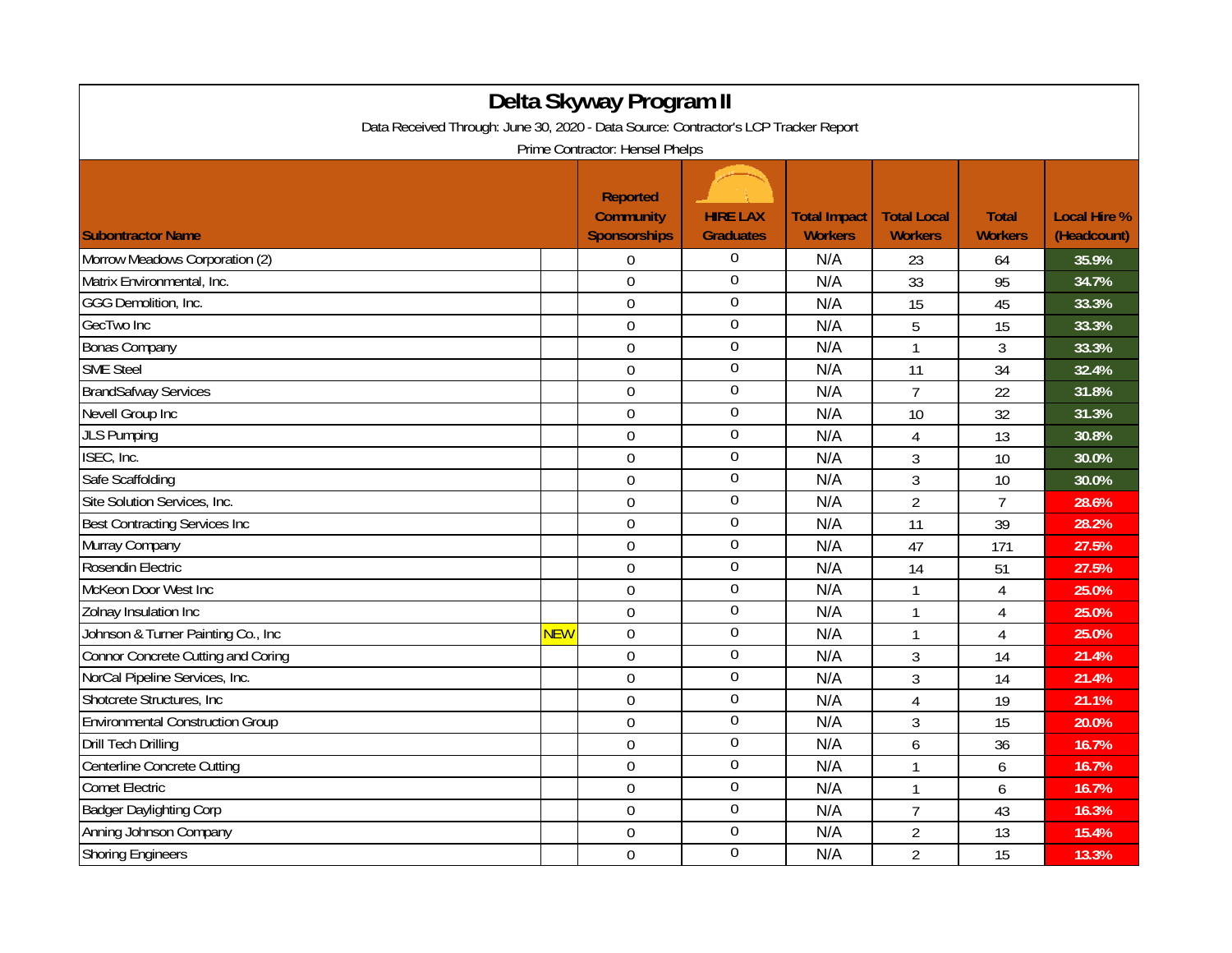|                                                                                     |            | Delta Skyway Program II                                    |                                     |                                       |                                      |                                |                                    |  |
|-------------------------------------------------------------------------------------|------------|------------------------------------------------------------|-------------------------------------|---------------------------------------|--------------------------------------|--------------------------------|------------------------------------|--|
| Data Received Through: June 30, 2020 - Data Source: Contractor's LCP Tracker Report |            |                                                            |                                     |                                       |                                      |                                |                                    |  |
| Prime Contractor: Hensel Phelps                                                     |            |                                                            |                                     |                                       |                                      |                                |                                    |  |
| <b>Subontractor Name</b>                                                            |            | <b>Reported</b><br><b>Community</b><br><b>Sponsorships</b> | <b>HIRE LAX</b><br><b>Graduates</b> | <b>Total Impact</b><br><b>Workers</b> | <b>Total Local</b><br><b>Workers</b> | <b>Total</b><br><b>Workers</b> | <b>Local Hire %</b><br>(Headcount) |  |
| <b>Concrete Coring Company</b>                                                      |            | $\Omega$                                                   | $\Omega$                            | N/A                                   | 2                                    | 16                             | 12.5%                              |  |
| <b>Brymax Construction Services</b>                                                 |            | $\overline{0}$                                             | $\mathbf 0$                         | N/A                                   | $\overline{2}$                       | 17                             | 11.8%                              |  |
| Xcel Mechanical System Inc.                                                         |            | $\overline{0}$                                             | $\boldsymbol{0}$                    | N/A                                   | $\mathbf{1}$                         | 10                             | 10.0%                              |  |
| Commercial Scaffolding Of CA                                                        | <b>NEW</b> | $\overline{0}$                                             | $\mathbf 0$                         | N/A                                   | $\mathbf{1}$                         | 10                             | 10.0%                              |  |
| Mr. Crane Inc                                                                       |            | $\overline{0}$                                             | $\boldsymbol{0}$                    | N/A                                   | $\overline{2}$                       | 31                             | 6.5%                               |  |
| ARB, Inc.                                                                           |            | $\mathbf 0$                                                | $\boldsymbol{0}$                    | N/A                                   | $\overline{2}$                       | 42                             | 4.8%                               |  |
| <b>Guzman Grading &amp; Paving Corp</b>                                             |            | 0                                                          | $\mathbf 0$                         | N/A                                   | 0                                    | 15                             | 0.0%                               |  |
| <b>Lonestar West Services LLC</b>                                                   |            | $\overline{0}$                                             | $\boldsymbol{0}$                    | N/A                                   | $\Omega$                             | 11                             | 0.0%                               |  |
| C.A. Buchen Corp                                                                    |            | $\overline{0}$                                             | $\boldsymbol{0}$                    | N/A                                   | $\overline{0}$                       | 6                              | 0.0%                               |  |
| <b>RMA Group</b>                                                                    |            | $\mathbf 0$                                                | $\boldsymbol{0}$                    | N/A                                   | $\mathbf 0$                          | $\overline{4}$                 | 0.0%                               |  |
| Premier Interior Dev., Inc.                                                         |            | $\overline{0}$                                             | $\mathbf 0$                         | N/A                                   | $\mathbf 0$                          | 3                              | $0.0\%$                            |  |
| Cali USA Acoustics Inc.                                                             |            | $\overline{0}$                                             | $\boldsymbol{0}$                    | N/A                                   | $\overline{0}$                       | $\overline{2}$                 | 0.0%                               |  |
| Climatec                                                                            |            | 0                                                          | $\boldsymbol{0}$                    | N/A                                   | 0                                    | $\overline{2}$                 | 0.0%                               |  |
| <b>Exsell Sales Associates</b>                                                      |            | $\overline{0}$                                             | $\boldsymbol{0}$                    | N/A                                   | $\Omega$                             | $\overline{2}$                 | 0.0%                               |  |
| Inspection Resources Co                                                             |            | $\overline{0}$                                             | $\mathbf 0$                         | N/A                                   | $\Omega$                             | $\overline{2}$                 | 0.0%                               |  |
| Karcher Interior Systems, Inc                                                       |            | $\overline{0}$                                             | $\boldsymbol{0}$                    | N/A                                   | $\mathbf 0$                          | $\overline{2}$                 | 0.0%                               |  |
| Penhall Compancy (Sub to Concrete Coring)                                           |            | $\Omega$                                                   | $\boldsymbol{0}$                    | N/A                                   | $\mathbf 0$                          | $\overline{2}$                 | 0.0%                               |  |
| Air Balance Co, Inc.                                                                |            | $\Omega$                                                   | $\overline{0}$                      | N/A                                   | $\Omega$                             | $\mathbf{1}$                   | 0.0%                               |  |
| Merli Concrete Pumping                                                              |            | 0                                                          | $\boldsymbol{0}$                    | N/A                                   | $\mathbf 0$                          | $\mathbf{1}$                   | 0.0%                               |  |
| Premier Tile & Marble                                                               |            | $\Omega$                                                   | $\boldsymbol{0}$                    | N/A                                   | $\mathbf 0$                          | 1                              | 0.0%                               |  |
| R.J. Lalonde Inc                                                                    |            | $\overline{0}$                                             | $\overline{0}$                      | N/A                                   | 0                                    | $\mathbf 1$                    | 0.0%                               |  |
| So-Cal Insulation                                                                   |            | $\overline{0}$                                             | $\overline{0}$                      | N/A                                   | $\mathbf 0$                          | $\mathbf{1}$                   | 0.0%                               |  |
| Ground Penetrating Radar System, LLC                                                | <b>NEW</b> | $\overline{0}$                                             | $\boldsymbol{0}$                    | N/A                                   | $\mathbf 0$                          | 1                              | 0.0%                               |  |
|                                                                                     |            | $\mathbf{1}$                                               | $\mathbf{1}$                        |                                       | 625                                  | 1913                           | 32.7%                              |  |